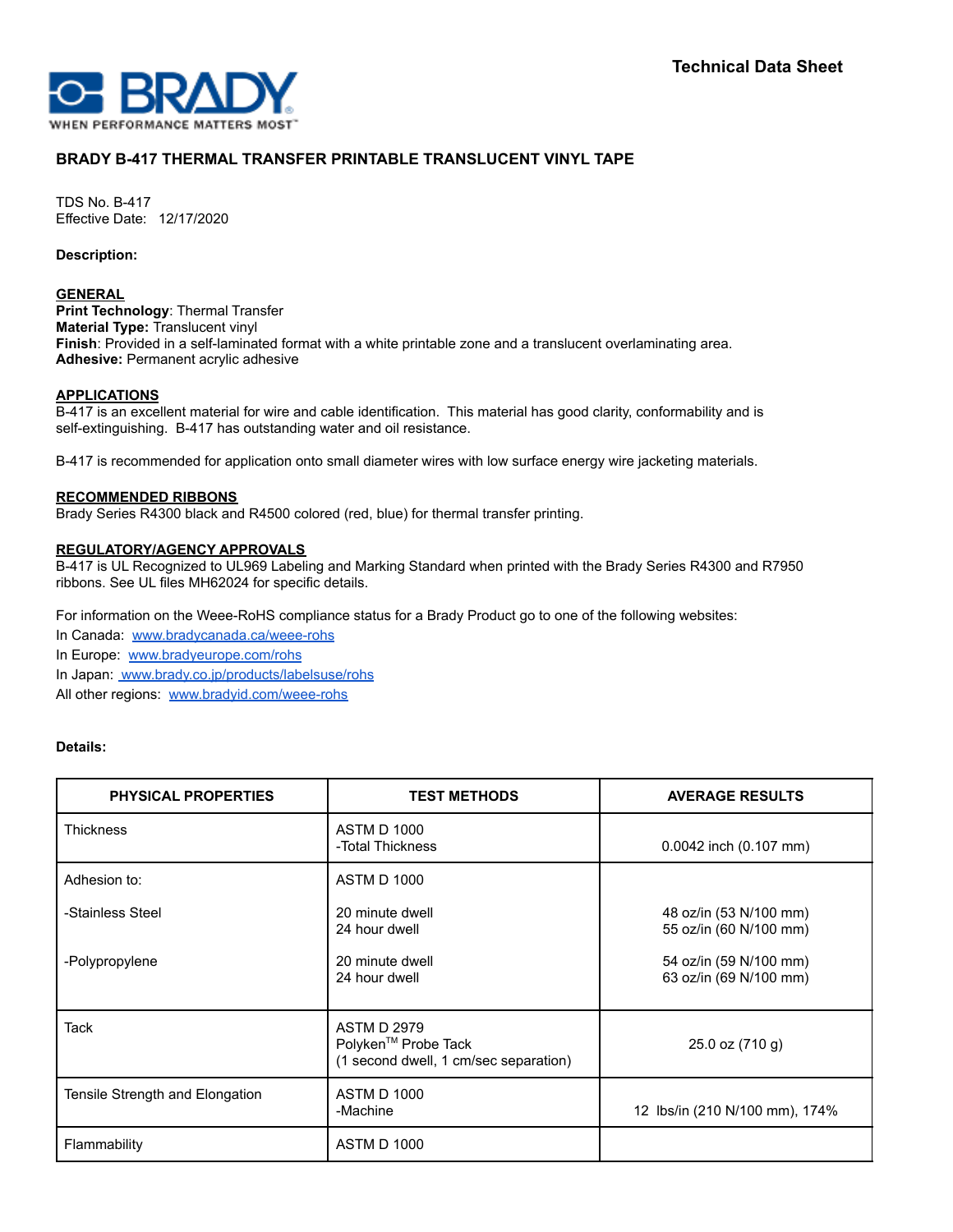Performance properties tested with white printable zone of B-417 printed with Brady Series R4300 black thermal transfer ribbon. Samples wrapped around 0.080" OD TFE wire in a self-laminating format.

| <b>PERFORMANCE PROPERTIES</b>   | <b>TEST METHODS</b>                                            | <b>TYPICAL RESULTS</b>                                                                                |
|---------------------------------|----------------------------------------------------------------|-------------------------------------------------------------------------------------------------------|
| <b>High Service Temperature</b> | 30 days at 158°F (70°C)                                        | No visible effect at 158°F (70°C).<br>Moderate discoloration at 193°F (90°C)<br>but still functional. |
| Low Service Temperature         | 30 days at -94°F (-70°C)                                       | No visible effect                                                                                     |
| <b>Humidity Resistance</b>      | 30 days at 100°F (37°C), 95% R.H.                              | No visible effect                                                                                     |
| <b>UV Light Resistance</b>      | ASTM G155, cycle 1, Dry<br>30 days in Q-Sun Xenon Test Chamber | No visible effect                                                                                     |
| Weatherability                  | ASTM G155, Cycle 1<br>30 days in Xenon arc Weather-Ometer®     | No visible effect                                                                                     |

# **PERFORMANCE PROPERTIES CHEMICAL RESISTANCE**

White printable zone of B-417 was printed with Brady Series R4300 black thermal transfer ribbon. Samples wrapped around 0.080" OD TFE wire in a self-laminating format. Except where noted, testing was conducted at room temperature after 24 hour dwell. Testing consisted of 5 cycles of a 10 minute immersion in the specified test fluid followed by a 30 minute recovery period.

| <b>CHEMICAL REAGENT</b>                       | <b>SUBJECTIVE OBSERVATION OF VISUAL CHANGE</b> |                            |
|-----------------------------------------------|------------------------------------------------|----------------------------|
|                                               | <b>SUBSTRATE/ADHESIVE</b>                      | <b>SERIES R4300 RIBBON</b> |
| <b>Cleaners and Solvents</b>                  | No visible effect                              | No visible effect          |
| Isopropyl Alcohol                             | No visible effect                              | No visible effect          |
| <b>Mineral Spirits</b>                        | Slight edge lift                               | No visible effect          |
| Northwoods™ Buzz Saw Terpene<br>Cleaner       | No visible effect                              | No visible effect          |
| Formula 409 <sup>®</sup>                      | No visible effect                              | No visible effect          |
| Deionized Water                               | No visible effect                              | No visible effect          |
| <b>Fuels, Oils and Lubricants</b>             |                                                |                            |
| Gasoline                                      | Moderate unwrap                                | No visible effect          |
| <b>Brake Fluid</b>                            | No visible effect                              | No visible effect          |
| SAE 20/50 WT Oil at 70°C                      | No visible effect                              | No visible effect          |
| Yellow 77 <sup>®</sup> Wire Pulling Lubricant | No visible effect                              | No visible effect          |
| <b>Aerospace Related Fluids</b>               |                                                |                            |
| JP-8 Jet Fuel                                 | Slight edge lift                               | No visible effect          |
| MIL-H-5606 Oil                                | No visible effect                              | No visible effect          |

B-417 is not recommended for use in harsh organic solvents such as methyl ethyl ketone, acetone, or 1,1,1-trichloroethane.